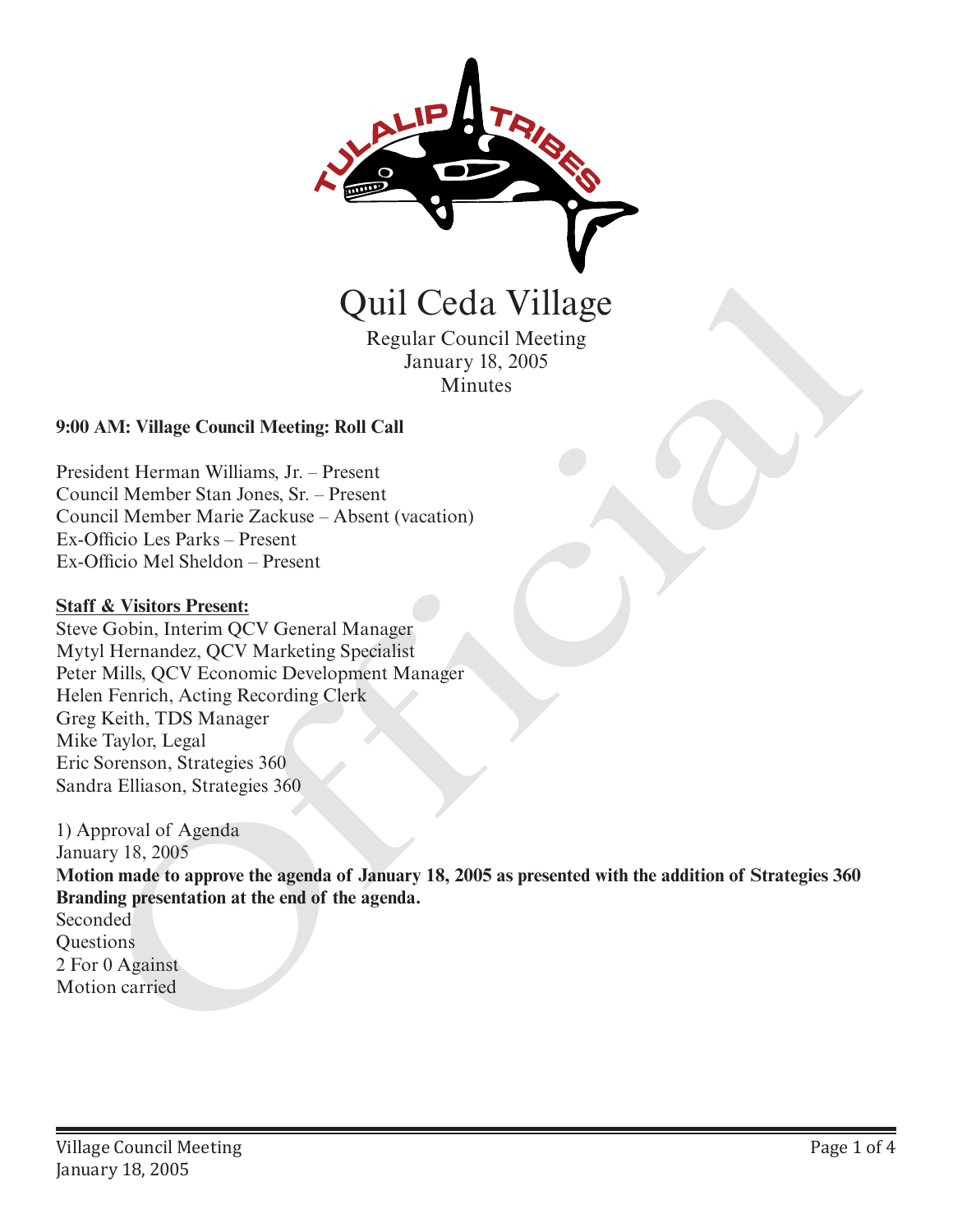2) Approval of Minutes December 21, 2004 **Motion made to adopt the minutes of December 21, 2004 as presented.**  Seconded Questions 2 For 0 Against Motion carried

### **Old Business:**

3) Modular Addition Update Discussion: Steve Gobin; Les Parks

The bid received was 50% more than expected by the company that built the existing modular buildings. Justification was not provided by the company as to why costs had skyrocketed in just 15 months. Staff recommends pulling the first bid and going out again. Consensus is to go back out to bid. Staff will have to do some rearranging to accommodate new staff until an addition can be added. It may take a while to complete the planned addition. **ristings:**<br> **Ensiness:**<br> **Column Addition Update**<br> **Column Addition Update**<br> **Column Addition Cyplate**<br> **Column Assume Solumn Assume Solumn Assume Solumn Assume Solumn Assume Column Standar<br>
<b>Column Assume Ensing Update**<br>

4) Hub Manager & Design Professional positions Update Discussion: Steve Gobin; Les Parks; Mel Sheldon

The two positions are being advertised. They are for tribal members. This is the way the Village Charter is structured and should not be a problem.

The Design Professional will need to talk with the cultural department consultant, Mike Warner. What will be the tribe need? They can do some ground studies regarding the museum. Staff is looking at the difference in our culture; the business park is "for profit". Maybe an interpretive center can be added and a place for the museum. We are going to put on a show of our local native artists and their work.

The Village will be advertising for a full-charge bookkeeper position soon. The Village hopes to be able to fill it with a tribal member. If the Village is unable to fill the position with a tribal member, we may have to go outside.

# **New Business:**

5) Seahurst Electric request for reconsideration of non-payment of work performed on QCV Parkway. Discussion: Steve Gobin; Peter Mills; Stan Jones, Sr.; Herman Williams Jr.

This company did the work without notice to proceed. They were asked to come in and give a bid to replace a light pole. Sometimes, during an emergency, there is not enough time to go out to bid. In this case the work was completed approximately five months after the pole was broken. The company is asking for reconsideration of payment. They were paid for the materials but not the labor costs because the company did not receive authorization to perform the work. The pole was broken as a result of an automobile accident.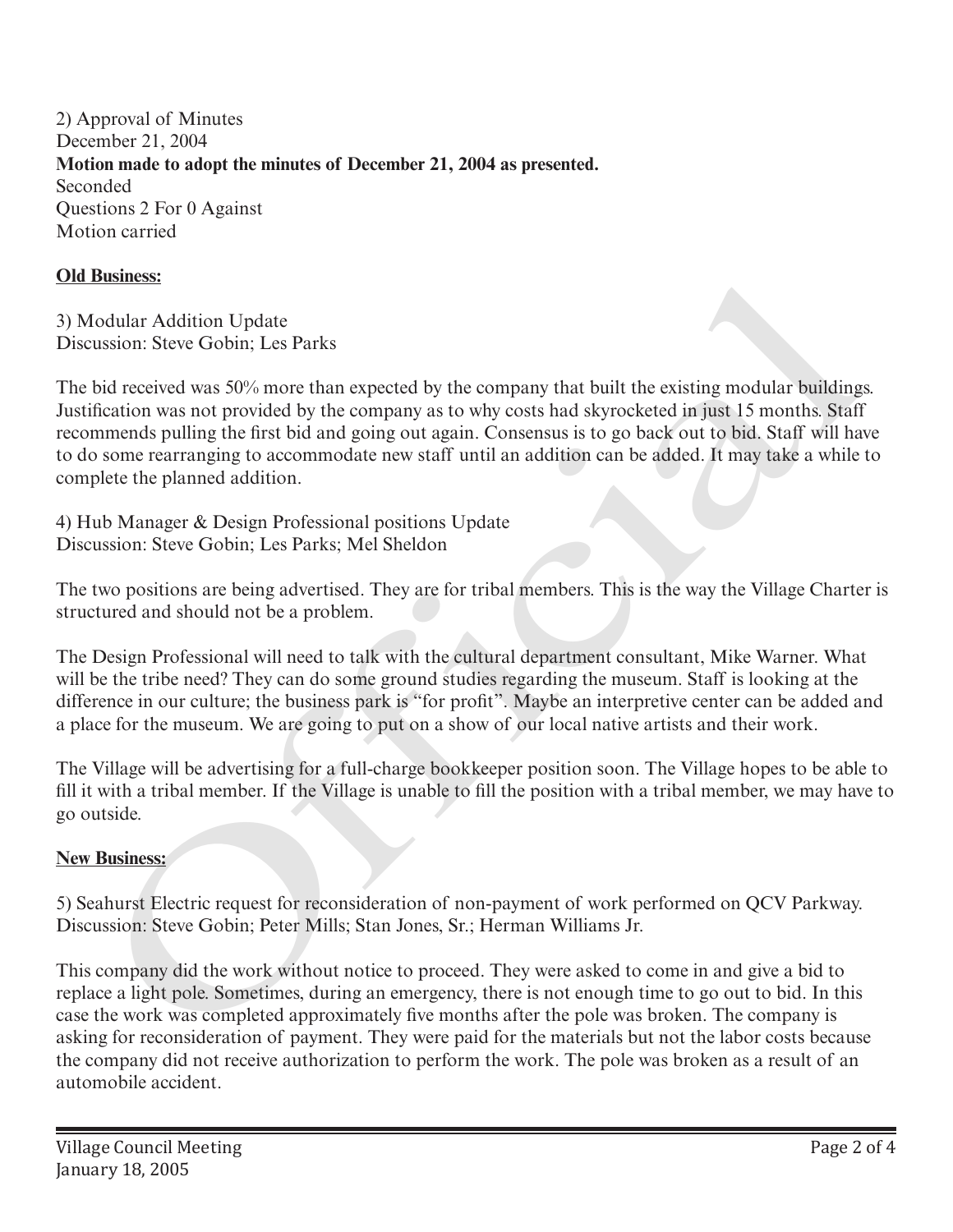Without the proper documents how do we proceed? The General Manager is requesting the ability to go outside the policy and pay this—one time only! All future work must go through the proper bidding policy.

**Motion made by Stan Jones Sr. to give the General Manager the authority to pay the company.** Seconded

**Ouestions** 2 For 0 Against Motion Carried

6) Travel Request-Marketing Bootcamp Workshop Scottsdale, Arizona March 2-4, 2005 Mytyl Hernandez - Estimated cost per person \$1,622.90 to come from acct #37,

**Motion made by Stan Jones Sr. to approve the travel request for Mytyl Hernandez and any other Council Member who would want to go.**

Seconded (Herman Williams acknowledges that Mytyl Hernandez is his niece) **Ouestions** 2 For 0 Against Motion carried

7) Strategies 360

Discussion: Steve Gobin, Mytyl Hernandez; Mel Sheldon; Eric Sorenson; Herman Williams Jr.; Stan Jones Sr.; Peter Mills; Les Parks; Sandra Elliason

Quil Ceda Village has requested a public relations firm, Strategies 360, to put together a branding slogan to identify itself as a destination. Research has been done to understand the needs of the consumers and vendors around the area. Consideration has been taken to address the immediate needs of the Village and future growth of the Village.

Some examples of branding slogans are national campaigns such as Nike. They use the Nike "Swoosh" and have famous people such as Michael Jordan in the ads. Las Vegas uses "What Happens in Vegas, Stays in Vegas". Branding slogans are used to identify a place or a company. Great brand, let's say The Gap, they sold Levis and now they have created something cool and hip, they don't even sell Levis any more but the Gap is still a national brand. on Carnea<br>
Workshop Scottsdale, Arizona March 2-4, 2005<br>
ave all Rouguest-Marketing Bootcamp Workshop Scottsdale, Arizona March 2-4, 2005<br>
all Hernandez - Estimated cost per person \$1,622.90 to come from acct #37,<br>
bler wh

Currently Quil Ceda Village is seen as Home Depot and Wal-Mart. Can a branding slogan turn that around to make people see Quil Ceda Village as a destination?

Strategies 360 met with some local people, county officials, educators and local law enforcement to understand the current perception of Quil Ceda Village. Other malls and casinos in the area have been evaluated.

It is very important to the Council and the members of the Tulalip Tribes to have the Village reflect the Tulalip Tribes heritage and culture. This is a tribal venture and needs to have totem poles, a long house, a showcase for canoe carving, maybe some tee pees along with the spear fisherman.